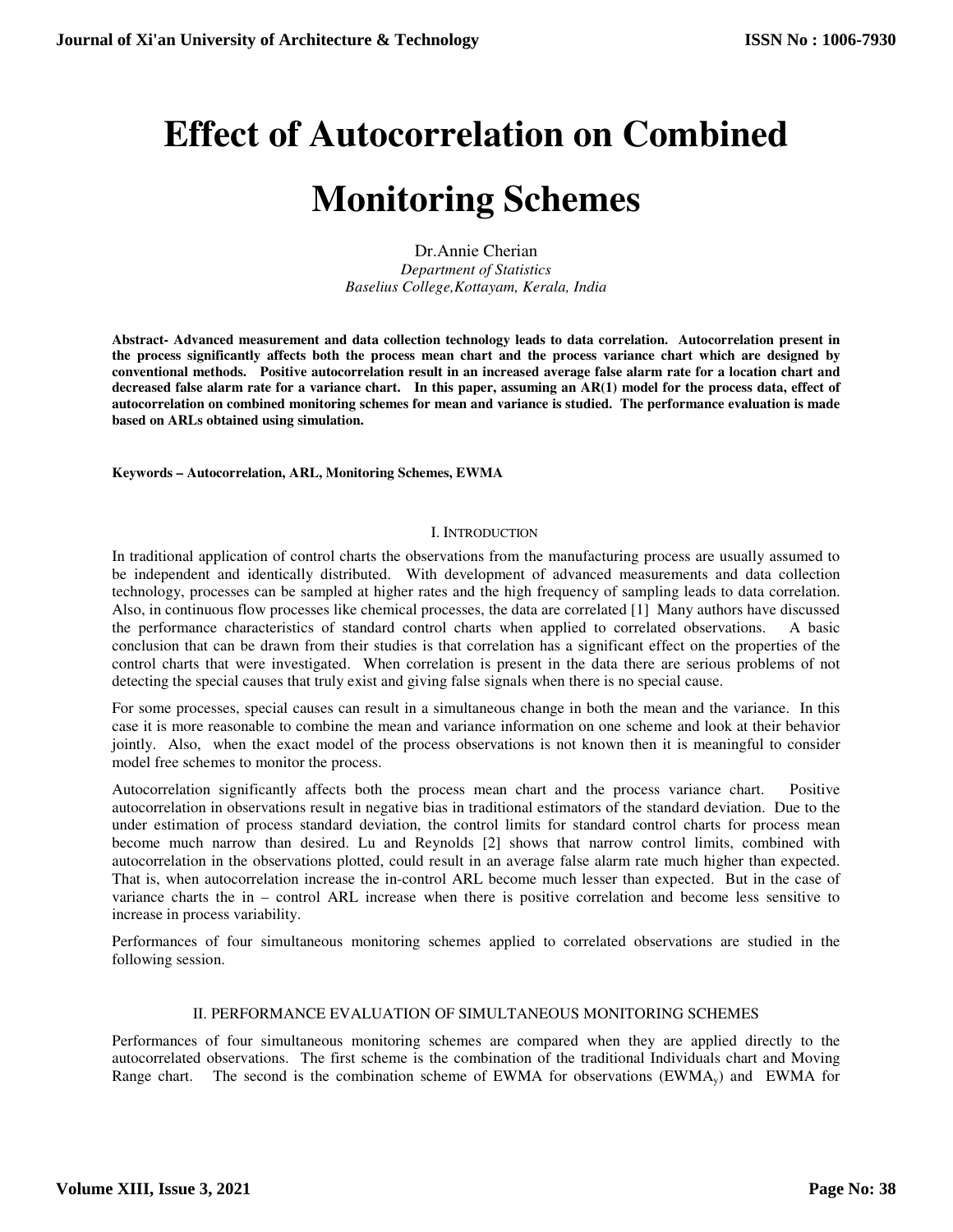squared deviations of the observations  $(EWMA<sub>s</sub>)$  which is proposed by Reynolds and Stambous [3]. The third chart is the Generalized Likelihood Ratio (GLR) Chart proposed by Hawkins and Deng [4]

We assume that individual observations are sampled at each time point. Let  $X_t$  represents the observation taken at time point t. Let  $\mu_0$ and σ<sub>0</sub> denote the in-control values for the process mean and variance μ and σ respectively. In this study it is assumed that they are estimated without error.

#### 2.1*The Shewhart Individual Chart and Moving Range chart*–

The Shewhart Individual Chart plots  $X_t$  at time t and a signal is generated if it falls outside the control limits,

 $μ<sub>0</sub>±  $kσ<sub>0</sub>$$ where k is determined to get a desired in- control ARL. The Shewhart Moving Range chart is based on the statistic,  $R_t = |X_t - X_t|$  $t = 1, 2, \dots$  (1)

 $R_t$  is plotted at time point t and a signal is given when it exceeds the upper control limit  $h_R + \sigma_0$  where  $h_R$  is a constant determined to get a specified in- control ARL.

#### *2.2 EWMA<sup>y</sup> and EWMA<sup>s</sup> Chart*

The EWMA<sub>y</sub> chart for detecting changes in  $\mu$  is based on the control statistic,

$$
Y_t = (1 - \lambda)Y_{t-1} + \lambda X_t \qquad \qquad t = 1, 2, \dots \tag{2}
$$

where  $\lambda$  is a smoothing constant satisfying  $0 < \lambda \leq 1$ . When  $\lambda$  is small EWMA is effective in detecting small shifts and for large values of  $\lambda$  EWMA is effective in detecting large shifts. It can be noted that when  $\lambda = 1$  EWMA is equivalent to Shewhart Individuals statistic. A signal is given if the EWMA<sub>y</sub> statistic  $Y_t$  falls outside the control limits

$$
\mu_0 \pm h_y \sigma_0 \sqrt{\lambda/(2-\lambda)} \tag{3}
$$

where  $\sigma_0 \sqrt{\lambda/(2 - \lambda)}$  is the in-control standard deviation of  $Y_t$ .  $Y_t$  is initialised as  $Y_0 = 0$ .

The one sided EWMA<sub>s</sub> chart for detecting an increase in  $\sigma$  is based on the control statistic,

$$
S_t = (1 - \lambda) \max \{ S_{t-1}, \sigma_0^2 \} + \lambda (X_t - \mu_0)^2 \quad t = 1, 2, \dots \dots (4)
$$

The chart is defined so that if  $S_{t-1}$  is below  $\sigma_0^2$  then there is a reset back to  $\sigma_0^2$  before computing  $S_t$ . A signal is given if  $S_t$  falls outside the upper control limit,

$$
\sigma_0^2 + h_s \sigma_0^2 \sqrt{2\lambda/(2-\lambda)} \tag{5}
$$

When the process is in-control,  $\sqrt{2}\sigma_0^2$  is the standard deviation of  $(X_t - \mu_0)^2$ . The smoothing constant  $\lambda$  is taken as 0.2 for both the EWMA statistics [5].  $S_0$  is initialized as  $S_0 = \sigma_0^2$ .

#### *2.3 The GLR Chart*

The GLR chart proposed by Hawkins and Deng plots the statistic,

$$
G = \left(\frac{\sqrt{n} \left(\bar{x} - \mu_0\right)}{\sigma_0}\right)^2 + \frac{(n-1)S^2}{\sigma_0^2} - n \log \frac{(n-1)S^2}{\sigma_0^2} + n \log n - n \tag{6}
$$

where n is the size of the sample,  $\bar{x}$  is the sample mean and  $S^2$  is the sample variance. We consider a sample of size 2 at each time point t. The chart signals if the statistic G falls outside the upper control limit  $h_q$ ,  $h_q$  is a constant to be fixed to get desired in control ARL.

#### III. TIME SERIES MODELS FOR THE AUTOCORRELATED DATA

The Autoregressive Integrated Moving Average (ARIMA) model of order (p,d,q) of Box and Jenkins [6] is generally used for modeling the autocorrelated data. Two ARIMA models which are often used in SPC for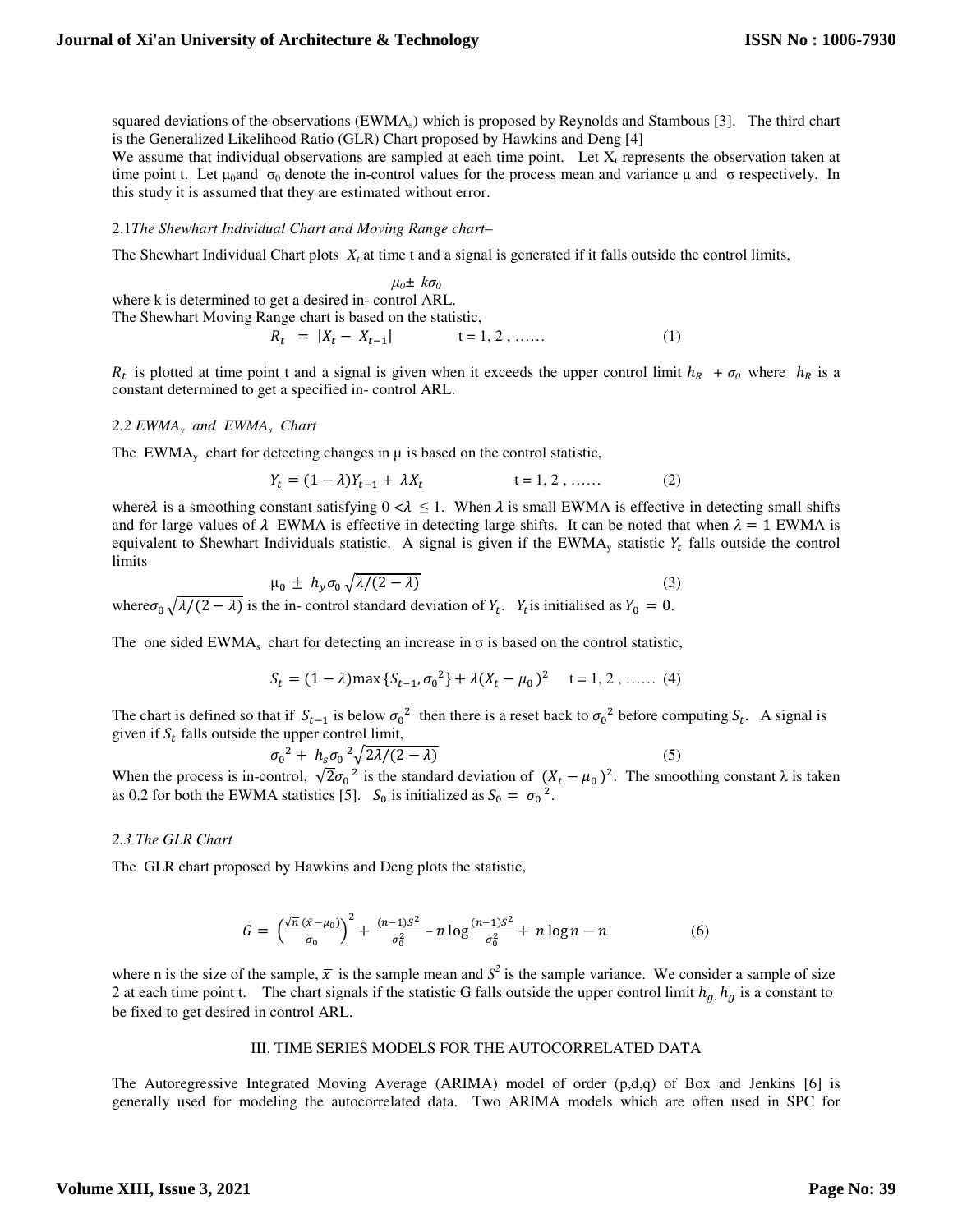modeling the correlated data are (1) the autoregressive model of order 1 [AR(1) model] and (2) the integrated moving average model of order  $(1,1)$  [IMA $(1,1)$  model]. In the present study AR $(1)$  model assumed for the data.

#### **AR(1) model**

 An AR(1) model is given by  $X_t - \mu = \varphi_t (X_{t-1} - \mu) + \varepsilon_t$  $(7)$ 

where  $\varphi$  is the autoregressive parameter,  $|\varphi| < 1$  and  $\varepsilon_t$  is a sequence of independent and identically distributed normal random errors with mean 0 and variance  $\sigma_{\varepsilon}^2$ . This study considers only positive correlation and therefore,  $0<\varphi \leq 1$ .

$$
E\left(X_t\right) = \mu\tag{8}
$$

$$
Var(X_t) = \frac{\sigma_{\varepsilon}^2}{(1 - \varphi^2)^2} \tag{9}
$$

and the lag k autocorrelation  $\rho_k = \varphi^k$ ,  $k=1,2,3,...$  When  $\varphi = 0$  then  $\{X_t\}$  is an i.i.d. sequence.

#### IV. DESCRIPTION OF THE SIMULATION

 In this simulation study, the in-control ARL of all the three schemes were made equal to 185. The control chart parameters of all the charts are selected to get the desired in control ARL of 185 for the combination charting. Without loss of generality we assume that the process mean  $\mu = 0$ .  $\varepsilon_t$  s are assumed to be Normal with mean zero and variance  $\sigma_{\varepsilon}^2 = 1$ . The autoregressive parameter  $\varphi$  is allowed to vary from 0 to .95. The process is allowed to be in control during the initial period and a shift is introduced at the  $51<sup>st</sup>$  observation. We have considered shifts in both mean and variance. Process mean is allowed to shift from 0 to  $0.5\sigma_{\epsilon}^2$ ,  $1\sigma_{\epsilon}^2$ ,  $1.5\sigma_{\epsilon}^2$ ,  $2\sigma_{\epsilon}^2$  and  $3\sigma_{\epsilon}^2$ . The variance of  $\varepsilon_t$  is allowed to vary from  $1\sigma_{\varepsilon}^2$  to  $3\sigma_{\varepsilon}^2$ .

The control limits for the individuals chart are taken as  $\pm 3\sigma_{\epsilon}^2$  and the upper control limit of the one sided moving range chart is  $4.01\sigma_{\epsilon}$ . For the EWMA chart, the parameter values are selected according to Reynolds and Stambous. The value of  $\lambda$  is chosen as 0.20 for both the EWMA charts and control limits are computed according (5.3) and (5.5). While selecting the control limits for the GLR chart, we followed the guide lines given by Hawkins and Deng. The control limit  $h_q$  for the GLR chart is obtained as 20.727.

Comparison of the performance of the charts under consideration is based on the simulation study conducted according to the following steps.

- Step1:  $N(0,1)$  random numbers  $\varepsilon_t$  are generated using R.
- Step2: The observations form an AR(1) model are obtained using equations (7) for  $\varphi$  ranging from 0 to 0.95
- Step3: The first 50  $\varepsilon_{t}$ s are discarded to allow the time series to stabilize.
- Step4: The observations are monitored using the three monitoring schemes and the run length of each control schemes are recorded.
- Step5: Steps (1) to (4) are repeated 1,00,000 times and the ARLs are calculated.

The in-control ARLs are obtained in Zero state (by simulating the process from start-up) and the out-of-control ARLs are obtained in steady state. (Simulating a process that has been running in an in-control state for certain time).

#### V. OBSERVATIONS

The behavior of the three schemes applied to an AR (1) process with  $\varphi = 0.25$  is shown in figure 1. The process is allowed to be in control for the first 50 time points and then a step shift of size  $2 \sigma_{\epsilon}^2$  is introduced in the 51<sup>st</sup> time point. It can be observed that all the three schemes are sensitive to the shift. In the Individuals and Moving Range combination moving range is not sensitive to shift in the process mean.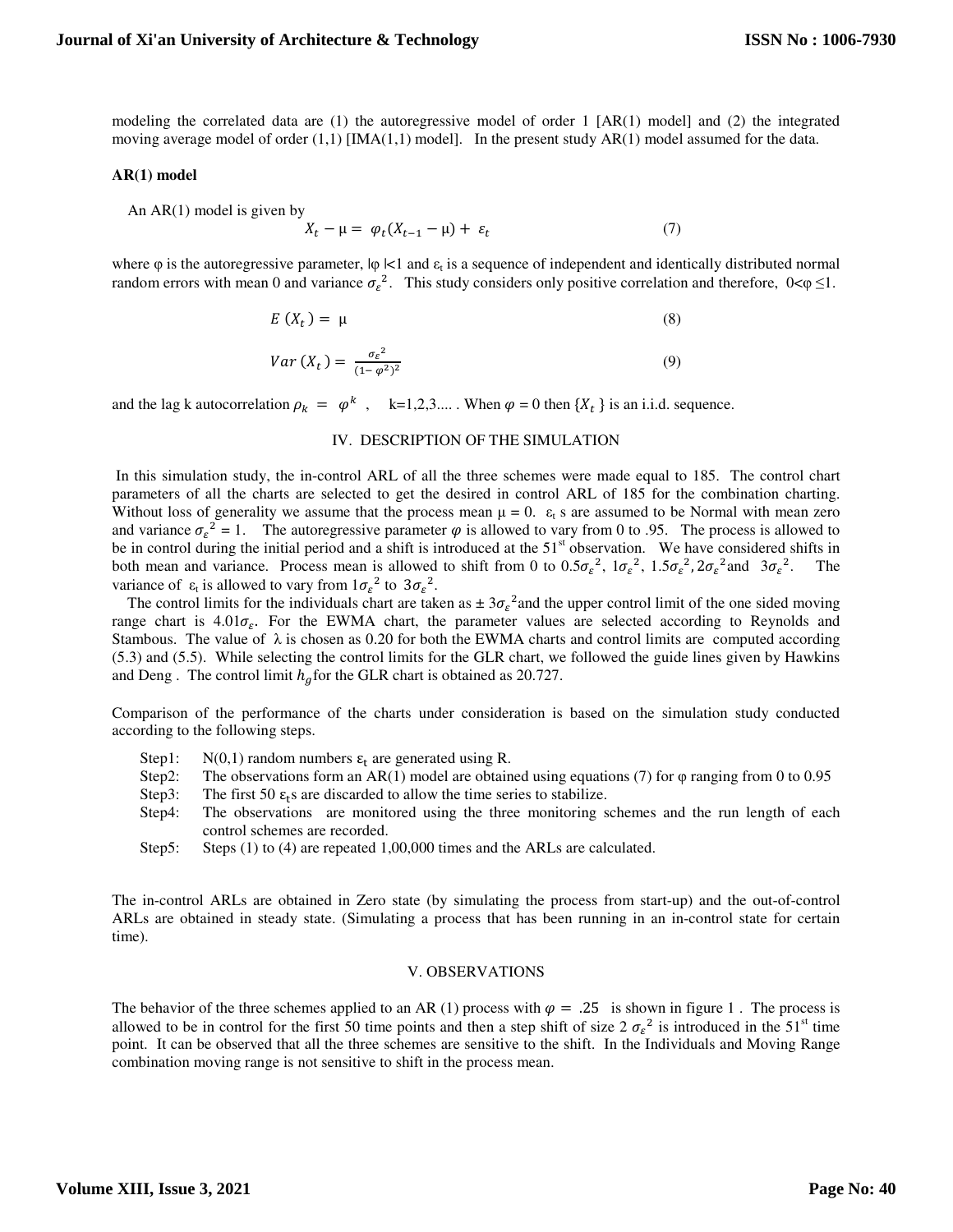

Figure 1 : Plots of the three control schemes when step shift of size  $2\sigma^2$  in the mean is introduced at the 51<sup>st</sup> time point of an AR(1) process with  $\varphi = 0.25$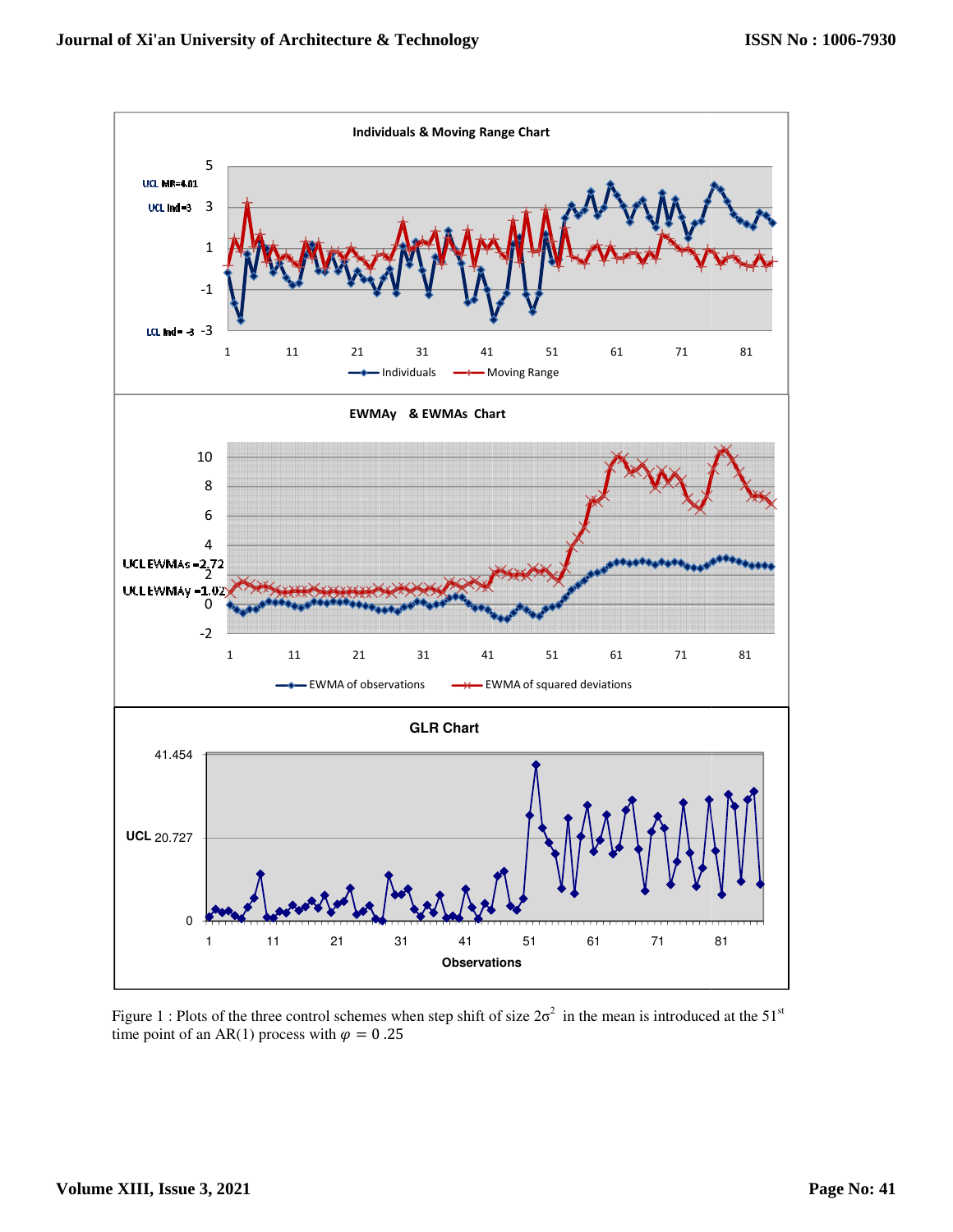

Figure 2 : Plots of the three control schemes when variance is increased to 2  $\sigma^2$  at the 51<sup>st</sup> time point of an AR(1) process with  $\varphi = 0.25$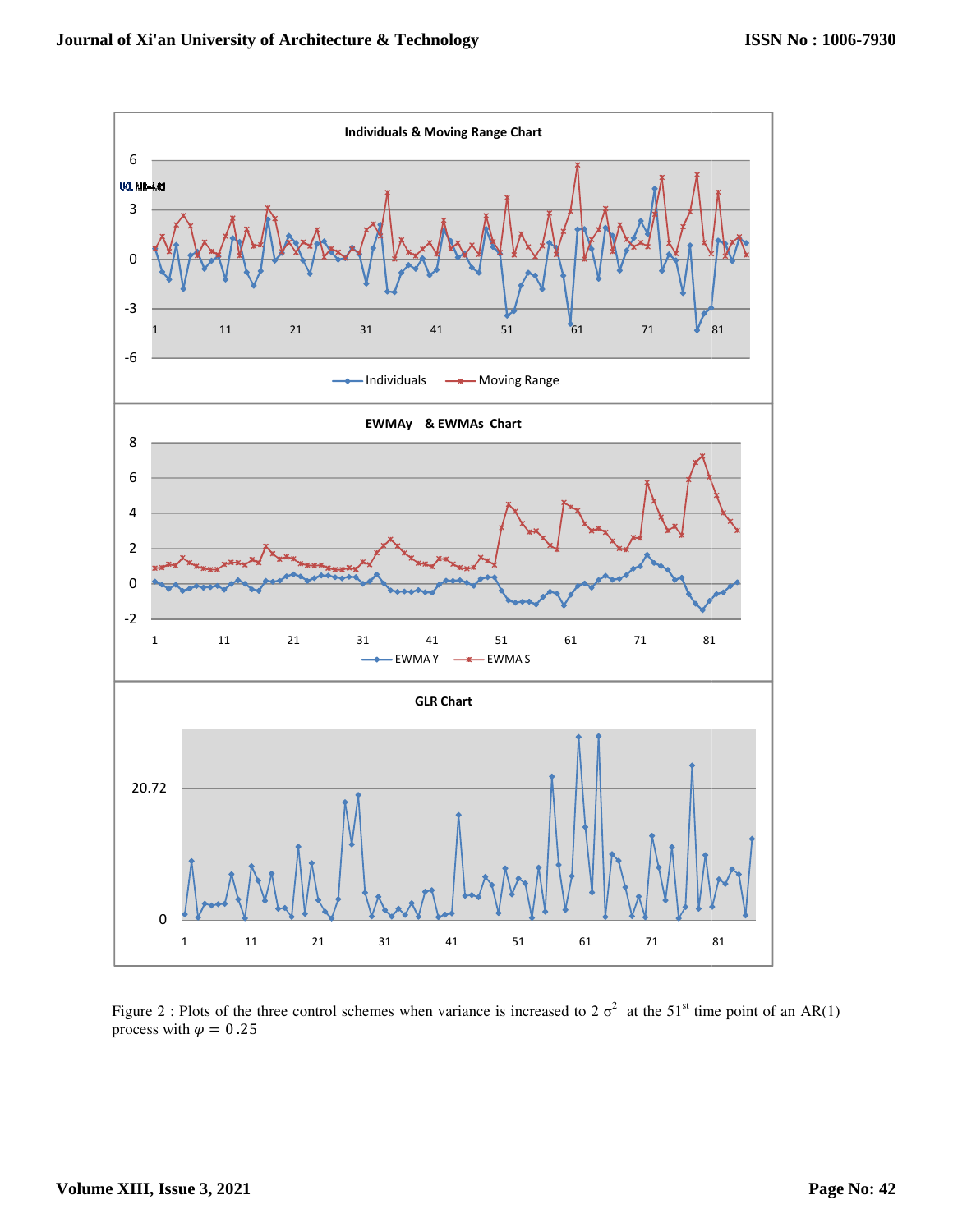Figure 2 shows the behaviour of the schemes applied an AR (1) process with  $\varphi = .25$  when the variance is increased. The process is in the state of control till  $50^{th}$  time point and then the variance is doubled (2 $\sigma_{\epsilon}^2$ ) at the  $51^{st}$ time point. All the charts are sensitive to an increase in variance.

|                  |                                                               |          | λ                          |                          |                         |                       |                       |  |  |
|------------------|---------------------------------------------------------------|----------|----------------------------|--------------------------|-------------------------|-----------------------|-----------------------|--|--|
| $\phi$           | Control Scheme                                                | $\delta$ | $\mathbf{1}$               | 1.25                     | 1.5                     | 1.75                  | 2                     |  |  |
| $\boldsymbol{0}$ | Individuals & MR<br>$EWMAv$ & EWMA <sub>s</sub><br><b>GLR</b> | 0.0      | 185.40<br>185.76<br>183.72 | 37.45<br>31.73<br>154.57 | 15.10<br>13.10<br>85.15 | 8.80<br>7.93<br>37.45 | 6.02<br>5.57<br>18.17 |  |  |
|                  | Individuals & MR<br>$EWMAv$ & EWMA <sub>s</sub><br><b>GLR</b> | 0.5      | 111.98<br>39.45<br>147.04  | 28.94<br>18.14<br>107.85 | 13.23<br>10.49<br>57.23 | 8.01<br>7.01<br>27.80 | 5.73<br>5.19<br>15.06 |  |  |
|                  | Individuals & MR<br>$EWMAv$ & EWMA <sub>s</sub><br><b>GLR</b> | 1.0      | 42.10<br>10.53<br>70.37    | 16.28<br>8.49<br>44.83   | 9.12<br>6.51<br>25.20   | 6.30<br>5.27<br>14.89 | 4.86<br>4.37<br>9.72  |  |  |
|                  | Individuals & MR<br>$EWMA_y&EWMA_s$<br><b>GLR</b>             | 2.0      | 6.37<br>3.31<br>9.16       | 4.70<br>3.16<br>6.89     | 3.87<br>3.04<br>5.52    | 3.42<br>2.94<br>4.53  | 3.07<br>2.77<br>3.79  |  |  |
|                  | Individuals & MR<br>$EWMAv$ & EWMA <sub>s</sub><br>GLR        | 3.0      | 2.00<br>1.75<br>1.98       | 1.99<br>1.79<br>2.03     | 1.99<br>1.83<br>2.04    | 2.02<br>1.86<br>1.97  | 1.97<br>1.89<br>1.94  |  |  |
| 0.25             | Individuals & MR<br>$EWMAv$ & EWMA <sub>s</sub><br><b>GLR</b> | 0.0      | 221.45<br>89.79<br>134.93  | 40.66<br>24.34<br>90.47  | 15.80<br>11.77<br>44.74 | 9.00<br>7.43<br>22.30 | 6.08<br>5.47<br>12.98 |  |  |
|                  | Individuals & MR<br>$EWMAv$ & EWMA <sub>s</sub><br><b>GLR</b> | 0.5      | 81.97<br>20.79<br>81.12    | 25.65<br>13.35<br>48.15  | 12.73<br>8.98<br>26.28  | 7.92<br>6.55<br>16.02 | 5.73<br>5.06<br>10.30 |  |  |
|                  | Individuals & MR<br>$EWMAv$ & EWMA <sub>s</sub><br><b>GLR</b> | $1.0\,$  | 21.50<br>7.11<br>24.54     | 11.60<br>6.36<br>16.10   | 7.74<br>5.60<br>11.22   | 5.79<br>4.77<br>8.25  | 4.61<br>4.08<br>6.46  |  |  |
|                  | Individuals & MR<br>$EWMAv$ & EWMA <sub>s</sub><br><b>GLR</b> | 2.0      | 3.77<br>2.75<br>3.32       | 3.44<br>2.74<br>3.19     | 3.20<br>2.72<br>3.00    | 3.00<br>2.66<br>2.88  | 2.83<br>2.59<br>2.70  |  |  |
|                  | Individuals & MR<br>$EWMAv$ & EWMA <sub>s</sub><br><b>GLR</b> | 3.0      | 1.69<br>1.64<br>1.39       | 1.75<br>1.68<br>1.47     | 1.80<br>1.73<br>1.53    | 1.85<br>1.76<br>1.56  | 1.85<br>1.79<br>1.61  |  |  |

Table 1: ARLs of the three schemes under comparison when there is an increase of δσ in the mean level and when the process variance increase to  $\lambda \sigma^2$  for autoregressive parameter  $\varphi$  ranging from 0 to 0.95.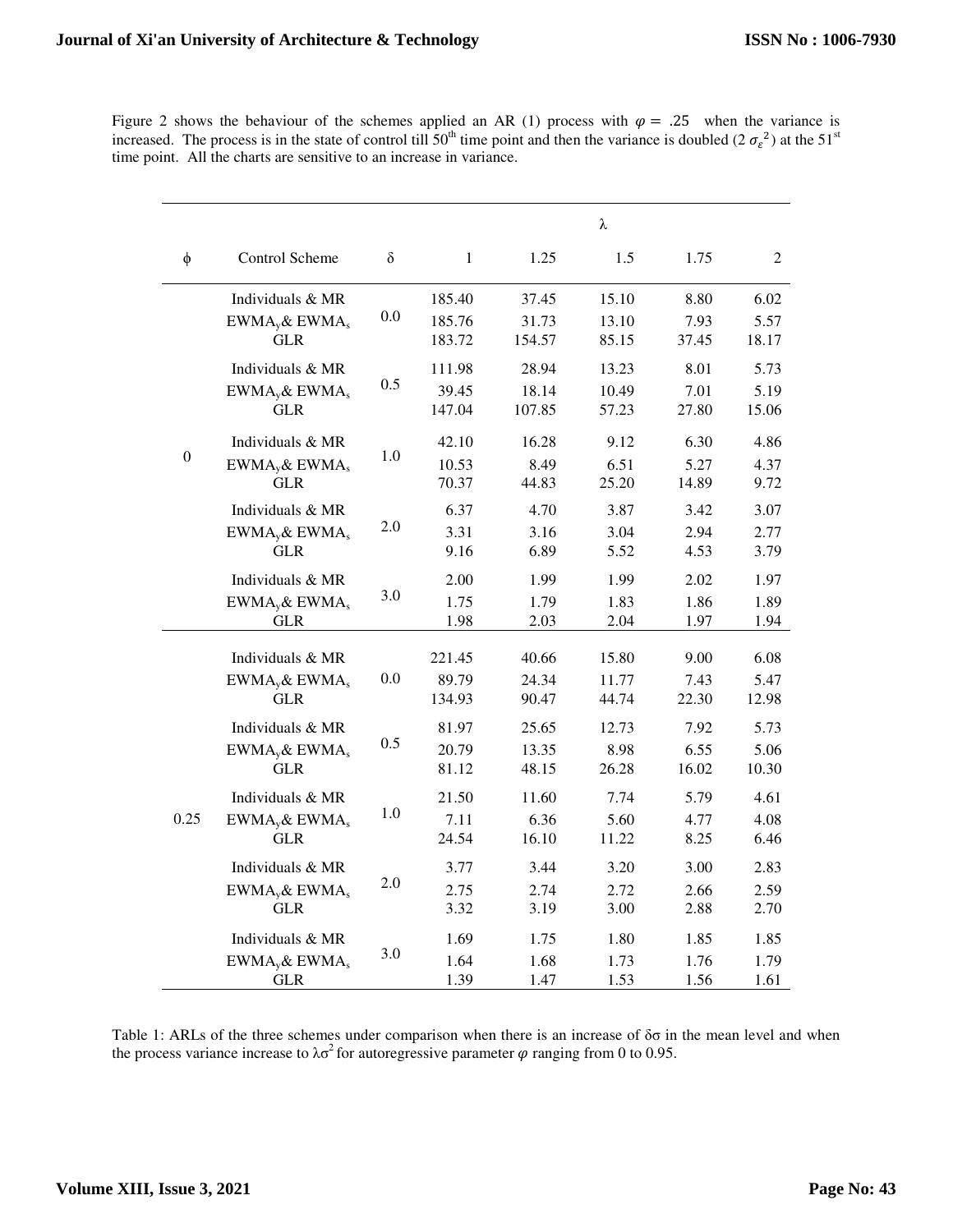|      |                             |          | λ      |       |       |       |                |  |  |
|------|-----------------------------|----------|--------|-------|-------|-------|----------------|--|--|
| φ    | Control Scheme              | $\delta$ | 1      | 1.25  | 1.5   | 1.75  | $\overline{c}$ |  |  |
|      | Individuals & MR            |          | 116.90 | 29.71 | 13.59 | 8.27  | 5.81           |  |  |
|      | $EWMAv$ & EWMA <sub>s</sub> | 0.0      | 32.91  | 15.29 | 9.34  | 6.46  | 5.09           |  |  |
| 0.5  | <b>GLR</b>                  |          | 74.37  | 38.68 | 19.72 | 11.63 | 7.84           |  |  |
|      | Individuals & MR            |          | 32.38  | 16.46 | 10.19 | 7.10  | 5.30           |  |  |
|      | $EWMA_y\&EWMA_s$            | 0.5      | 11.64  | 9.43  | 7.26  | 5.71  | 4.68           |  |  |
|      | <b>GLR</b>                  |          | 26.42  | 16.92 | 11.69 | 8.43  | 6.39           |  |  |
|      | Individuals & MR            |          | 9.39   | 7.16  | 6.00  | 5.04  | 4.32           |  |  |
|      | $EWMAv$ & EWMA <sub>s</sub> | 1.0      | 5.13   | 5.08  | 4.70  | 4.29  | 3.82           |  |  |
|      | <b>GLR</b>                  |          | 7.06   | 6.17  | 5.41  | 4.80  | 4.21           |  |  |
|      | Individuals & MR            |          | 2.70   | 2.74  | 2.71  | 2.65  | 2.60           |  |  |
|      | $EWMAv$ & EWMA <sub>s</sub> | 2.0      | 2.41   | 2.43  | 2.46  | 2.49  | 2.47           |  |  |
|      | <b>GLR</b>                  |          | 2.01   | 2.06  | 2.10  | 2.12  | 2.12           |  |  |
|      | Individuals & MR            |          | 1.58   | 1.64  | 1.70  | 1.73  | 1.78           |  |  |
|      | $EWMAv$ & EWMA <sub>s</sub> | 3.0      | 1.58   | 1.62  | 1.66  | 1.70  | 1.75           |  |  |
|      | <b>GLR</b>                  |          | 1.24   | 1.29  | 1.33  | 1.38  | 1.41           |  |  |
|      | Individuals & MR            |          | 37.19  | 16.69 | 9.79  | 6.85  | 5.16           |  |  |
|      | $EWMAv$ & EWMA <sub>s</sub> | 0.0      | 14.96  | 9.63  | 7.03  | 5.60  | 4.53           |  |  |
|      | <b>GLR</b>                  |          | 23.74  | 13.29 | 8.67  | 6.32  | 4.96           |  |  |
|      | Individuals & MR            |          | 12.52  | 9.73  | 7.54  | 5.82  | 4.75           |  |  |
|      | $EWMAv$ & EWMA <sub>s</sub> | 0.5      | 7.58   | 6.80  | 5.79  | 4.88  | 4.18           |  |  |
|      | <b>GLR</b>                  |          | 7.82   | 6.81  | 5.76  | 4.94  | 4.29           |  |  |
|      | Individuals & MR            |          | 5.18   | 5.00  | 4.71  | 4.26  | 3.85           |  |  |
| 0.75 | $EWMA_y\& EWMA_s$           | 1.0      | 4.10   | 4.14  | 4.07  | 3.79  | 3.55           |  |  |
|      | <b>GLR</b>                  |          | 3.31   | 3.34  | 3.34  | 3.25  | 3.04           |  |  |
|      | Individuals & MR            |          | 2.30   | 2.35  | 2.40  | 2.42  | 2.41           |  |  |
|      | $EWMAv$ & EWMA <sub>s</sub> | 2.0      | 2.23   | 2.26  | 2.29  | 2.33  | 2.32           |  |  |
|      | <b>GLR</b>                  |          | 1.69   | 1.71  | 1.73  | 1.77  | 1.81           |  |  |
|      | Individuals & MR            |          | 1.53   | 1.57  | 1.62  | 1.67  | 1.74           |  |  |
|      | $EWMAv$ & EWMA <sub>s</sub> | 3.0      | 1.56   | 1.59  | 1.63  | 1.66  | 1.71           |  |  |
|      | <b>GLR</b>                  |          | 1.17   | 1.21  | 1.24  | 1.28  | 1.32           |  |  |
| 0.95 |                             |          |        |       |       |       |                |  |  |
|      | Individuals & MR            |          | 15.61  | 10.28 | 7.30  | 5.69  | 4.59           |  |  |
|      | $EWMA_y&EWMA_s$             | 0.0      | 9.32   | 7.12  | 5.85  | 4.78  | 4.08           |  |  |
|      | <b>GLR</b>                  |          | 8.95   | 6.66  | 5.25  | 4.32  | 3.68           |  |  |
|      | Individuals & MR            |          | 7.68   | 6.96  | 5.91  | 4.98  | 4.30           |  |  |
|      | $EWMAv$ & EWMA <sub>s</sub> | 0.5      | 6.05   | 5.57  | 4.94  | 4.35  | 3.82           |  |  |
|      | <b>GLR</b>                  |          | 4.47   | 4.31  | 3.94  | 3.63  | 3.29           |  |  |
|      | Individuals & MR            |          | 3.98   | 4.08  | 4.01  | 3.80  | 3.57           |  |  |
|      | $EWMAv$ & EWMA <sub>s</sub> | 1.0      | 3.62   | 3.71  | 3.66  | 3.50  | 3.26           |  |  |
|      | <b>GLR</b>                  |          | 2.55   | 2.64  | 2.70  | 2.68  | 2.59           |  |  |
|      | Individuals & MR            |          | 2.15   | 2.19  | 2.25  | 2.29  | 2.31           |  |  |
|      | $EWMAv$ & EWMA <sub>s</sub> | 2.0      | 2.13   | 2.15  | 2.21  | 2.25  | 2.24           |  |  |
|      | <b>GLR</b>                  |          | 1.58   | 1.58  | 1.62  | 1.64  | 1.69           |  |  |
|      | Individuals & MR            |          | 1.52   | 1.55  | 1.59  | 1.63  | 1.68           |  |  |
|      | $EWMAv$ & EWMA <sub>s</sub> | 3.0      | 1.55   | 1.57  | 1.61  | 1.65  | 1.69           |  |  |
|      | <b>GLR</b>                  |          | 1.12   | 1.17  | 1.20  | 1.24  | 1.29           |  |  |

Table 1 continued ….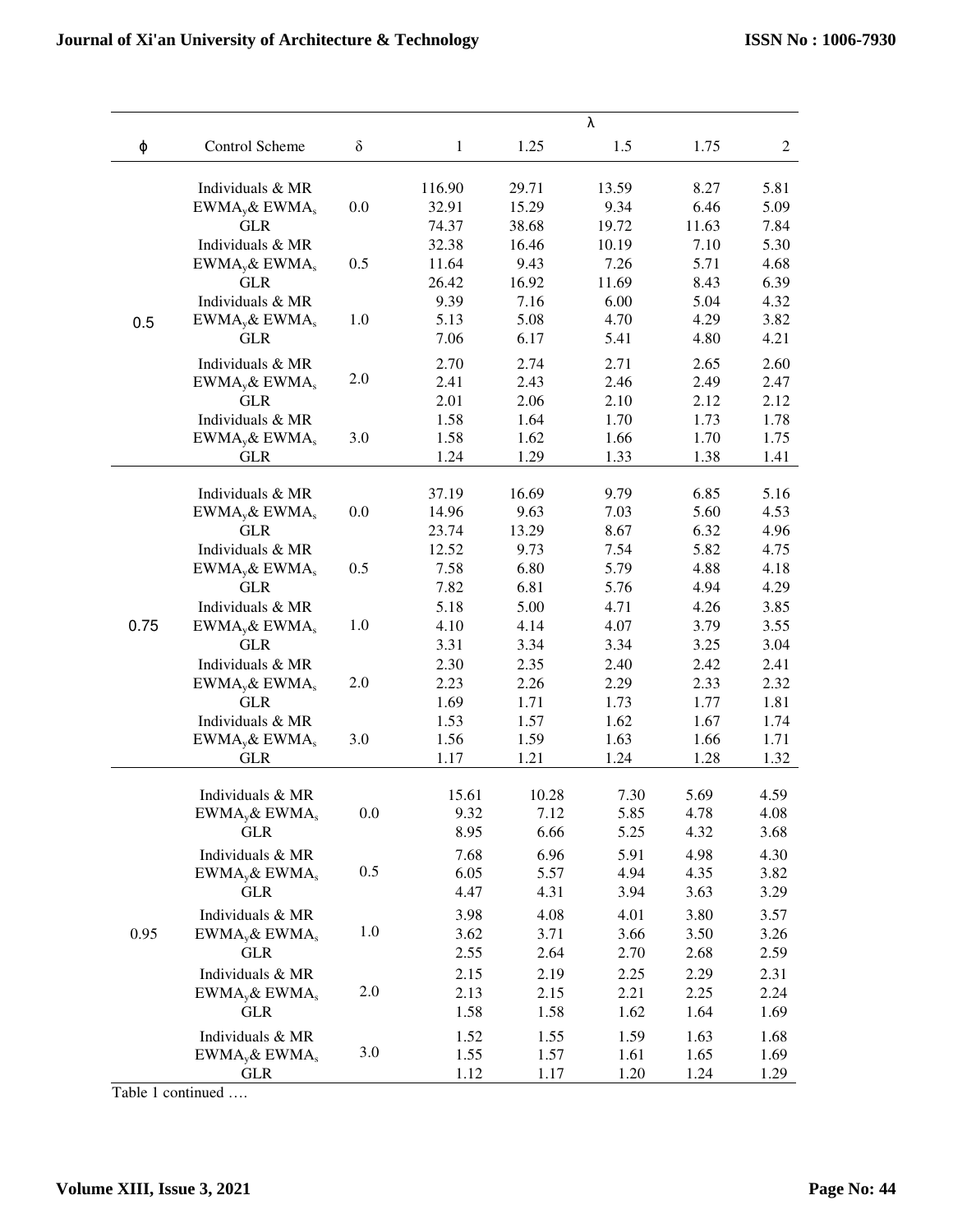

Figure 3: The ARL in the in-control state for the three control schemes as the autoregressive parameter  $\varphi$  moves from 0 to .95



Figure 4: The ARL the three control schemes applied to an AR(1) process with  $\varphi = .25$  when there is a shift of magnitude  $\delta\sigma$  in the process mean level.



Figure 5: The ARL of the three control schemes applied to an AR(1) process with  $\varphi = .25$  when process variance increase to λσ .